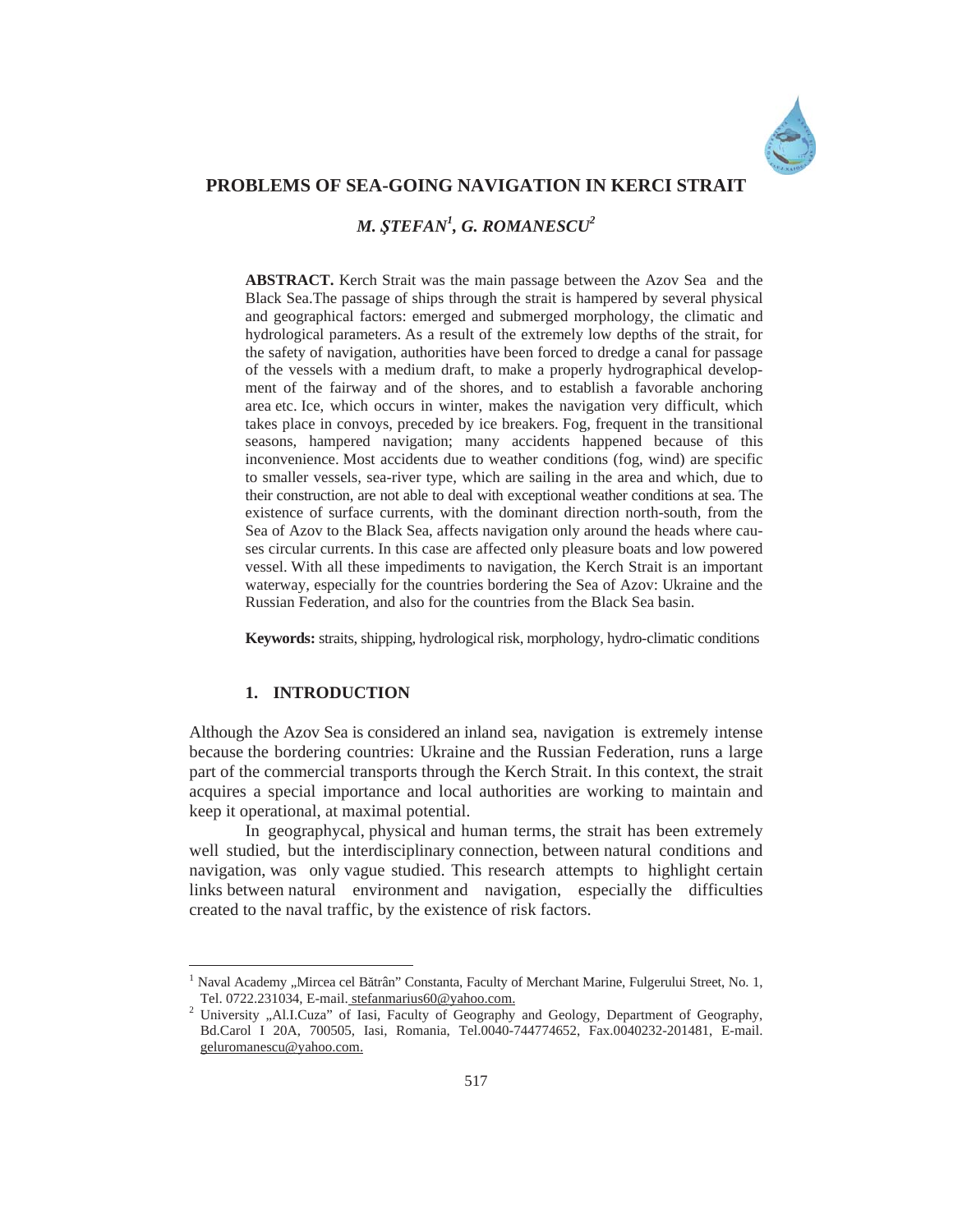

The great difficulty in the finalization of this work, is the fact that most of the dates required in the conduct of this study are not concentrated on a single customer, but at several authorities who are very reluctant to provide informations. For this reason it has been used only material obtained via mapping and interpretation of raw data from meteorology and hydrology.

For navigation in the Black Sea, Azov Sea and the strait were printed materials with a general and especial character by United Kingdom Hydrografic Office, 2006, 2009-2010, Direcția Hidrografică Maritimă Constanța, 2006 and Service Hydrographique et Oceanographique de la Marine, 2004. In this direction can be used the reference works edited by: Penck, 1919; Brătescu, 1942; Gâștescu, 2005; Romanescu, 2007; Stefan and Romanescu, 2010 a,b etc.

## **2. REGIONAL SETTING**

Kerch Strait link the Black and Azov Sea. To the west the strait is bounded by the Kerch peninsula (belonging to the Autonomous Republic of Crimea, Ukraine), and eastwards from the Taman peninsula (belonging to the Russian Federation). This mean that at present times, the border between these two states, is established in the middle of fairway. South Entrance, from the Black Sea, lies between the heads Panagiya and Takil and the north, from the Sea of Azov, between heads Akhilleon and Khroni (Fig. 1).



**Fig. 1.** *Sea of Azov – Satellite image,* **after NASA, 2004** 

Kerch Strait length is 22 Nm and the width is less than 2 Nm. Although its width can be considered satisfactory, a large number of sand banks, shoals and other hazards required the dredging of a canal, to allow the navigation at the ships with a medium draft (Kerch-Yeni Kale Canal).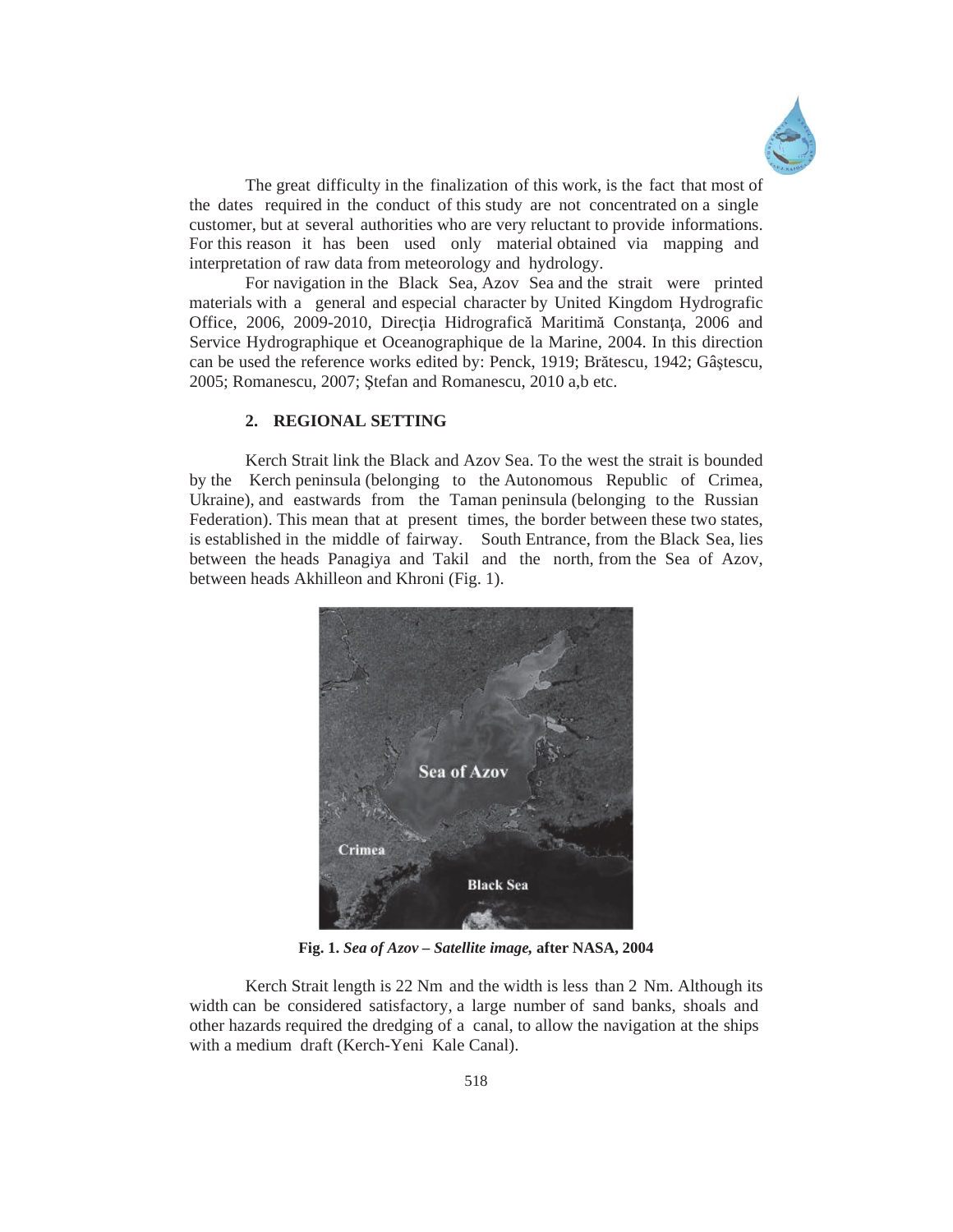

There is an obvious difference between the coasts of west and east of the Strait. West coast is higher, bordering Komish-Burun and Kerchenska bays, while the east is lower, showing sand spits (Tuzla, Chushka) that border the Gulf Taman.

 The strait's route is sinuous and narrow. Hydrographic factors, in addition to the natural morphologie, are extremely variable and misleading, making navigation very difficult due to busy traffic along and across the strait. Despite these difficulties, Kerci Strait remains very important for navigation, being the single waterway linking the Black and Azov Sea.

 Coordination of shipping movement in the area is provided by the Ship Movement Control Service located at the Cape Zmeinyy (on the Ukrainian coast), which regulates navigation in Kerch Strait, Kerch-Yeni Kale Canal and Sea of Azov.

### **3. METHODS, TECHNIQUES, MATERIALS**

 For such action is necessary a labor team, from which to obtain and analyze information from different sources and different areas.

 The most important information was taken from the cartographic material used in navigation, and also from studies developed by geologists, geomorphologists, hydrologists, meteorologists, etc..

The details of the manouevers to be carried out, in difficult conditions for navigation were taken from nautical publications and also from a personal experience at 25 years, of deck officer and master on board of sea-going vessel.

At the same time were consulted informations from media, regarding the accidents occurred in the Kerch Strait area, or the Black and Azov Sea basin.

Kerch hydrological and meteorological stations have provided the most important data about currents, waves, fog, strong winds etc. All these are published in a brut style in the United Kingdom Hydrographic Office publications.

### **4. RESULTS**

Azov Sea is considered, by many geographs, an adiacent lagoon of the Black Sea, named Don lagoon, which communicate via the Kerch Strait (United Kingdom Hydrografic Office, 2006). It has an area of 38,000 km2 and a maximum depth of 14 m, and is known as the shallowest sea of the world. Its shape is elongated, with major axis oriented NE-SW direction. Maximum length is 400 km. Maximum width of 200 km, on the Berdyansk meridian, and average width is 95 km.

 Navigation is allowed in this basin, for small and medium draught vessels (up to 8 m) and a displacement of up to 12,000 tdw. The main reason is due to very low depths. Navigation is also strongly impeded because the lenses are aligned perpendicular in profile sedimentation, (Scherbacov et al., 1979).

The shores are sandy, with numerous spits and coastal belts of sand, leaving few areas favorable for the arrangement of ports. Therefore the only ports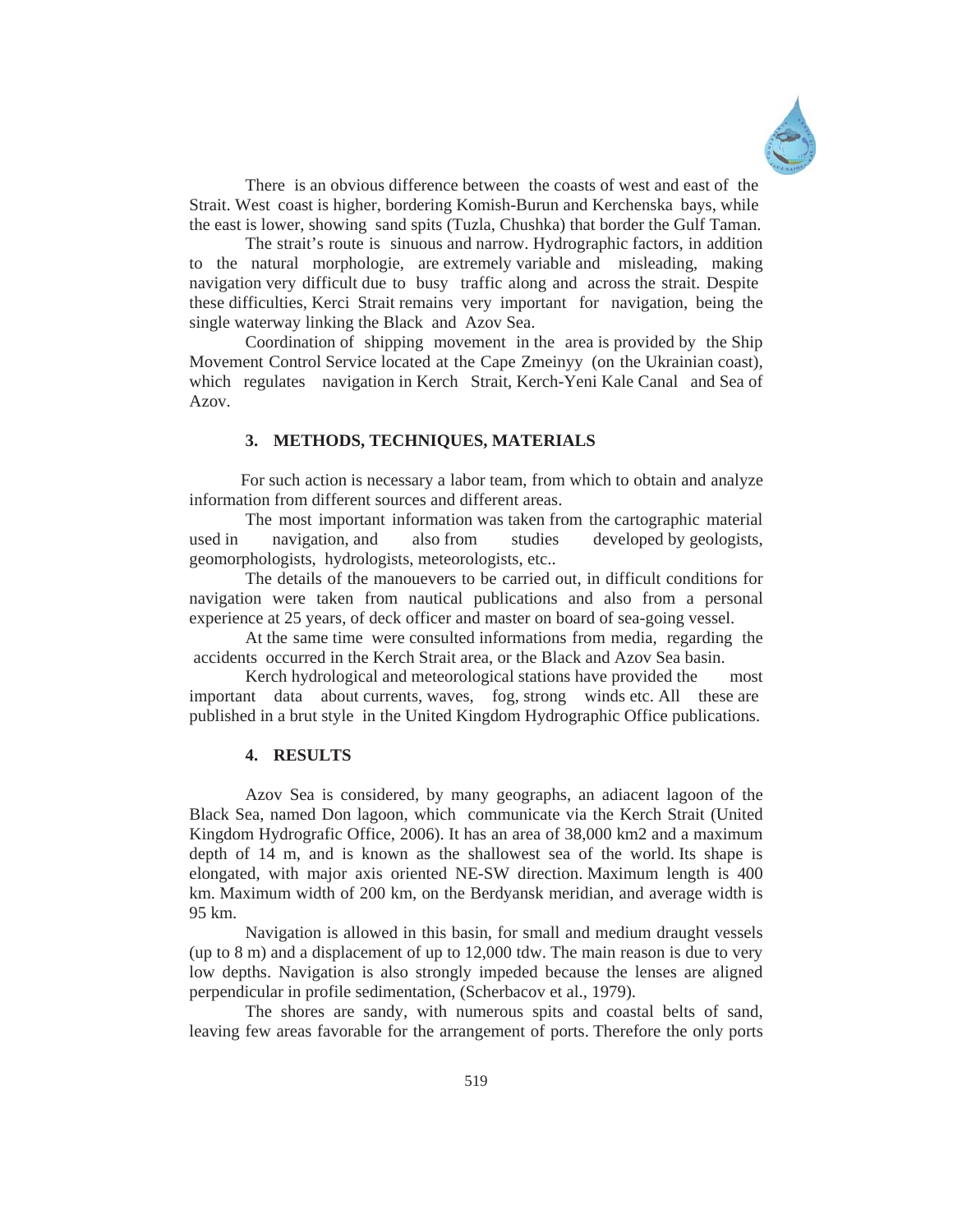

capable of receiving vessels with medium-draught, are in Ukraine, Berdyansk and Mariupol (Zhdanov old name) ports, having a maximum depth of 8m. Russian ports situated in eastern and north-eastern side of this sea (Temryuk, Eysk, Taganrog, Rostov on Don) have lower depths, and here is operating only low draught vessels (sea-river, river type vessels and barges).

Bordering areas have rich mineral and agricultural resources. There are large deposits of coal and iron in the Don River basin and large oil reserves in the Kuban River basin.

Azov Sea waters are muddy green color and are opaque due to high content of silt brought by rivers . At the same time are also large quantities of plankton, and in late summer sea surface is almost completely covered with greenbrown algae.

In the Kerch Strait area, **topography** is the most important factor which endangering shipping. Emersion and submerged topography of the Kerch Strait presented numerous hazards to navigation. At the entrance area from the Black Sea, near the capes are numerous reefs, banks and underwater obstacles. Near the Tuzla Cape, are underwater rocks, benches and pillars, and south of the Yeni-Kale Cape are Tserkovni Banks. Numerous impediments are on both sides of the Kerch-Yeni Kale Canal, especially in the east part of the canal. The hazards located on the faiway, near the dredged canals, or near passes are marked by lighted or unlighted buoys and spars.

**Depths** in the Kerch Strait are reduced. Greater depths are at the entrance in the strait from Black Sea and Azov Sea. In the middle of the strait, depths fall gradually, and south of the Cape Yeni Kale are less than 5 m. Due to this situation, was necessary to dredge a canal in this area. In the middle of the Strait draft vessels can navigate only through this canal.

**Kerch-Yeni Kale Canal** is dredged in the north part of Kerch Strait and serves for the passage of vessels with a medium draught (until 8 m). On both sides of the Canal coast is usually high. On its west side the coast is indented by bays and inlets. On the east side, sandy spits are extending near the coasts. It has a length of 18.5 Nm, a general direction NE-SW, and is buoyed. The canal have four sections (from the Black Sea): Pavlovskoye, Burunskoye, Yeni Kale and Chushkynskoye. It has a minimum depth of 8 meters and a width of 120m (Tab. 1).

| <b>Section</b> | Minimum depth (m) | Width (m) |
|----------------|-------------------|-----------|
| Pavlovskoye    |                   |           |
| Burunskove     |                   |           |
| Yeni Kale      | 8.0               |           |
| Chushkynskove  |                   |           |

**Table 1.** *Depths in different sections of the Kerch-Yeni Kale Canal, after the Black Sea Pilot Book, 2006.*

Latest information on minimum depths can be obtained only from the Ukrainian authorities, who manage this canal. They always perform dredging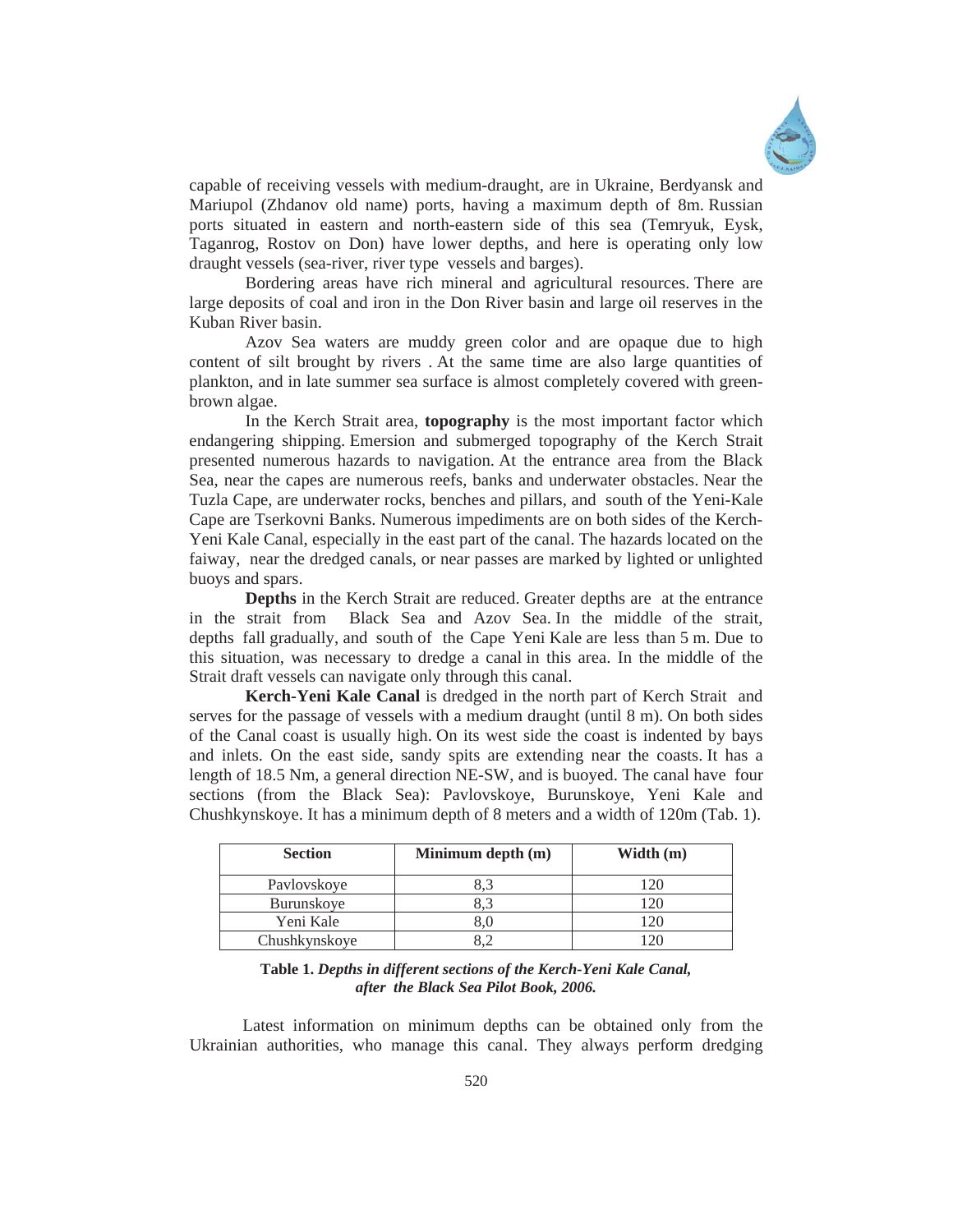

operation, to maintain the officially declared depths. Legal and material they are liable in case of an accident due to water level.

On the entire length of the canal, near its edges, there are a great number of hazards to navigation, so it must be carried out only in the middle of the fairway. It deviates outward only on head-to-head meeting with another vessels (Fig. 2).



**Fig. 2.** *Morphology of the Kerch Strait and passage routes Map by Russian Maritime Hydrographic Office , 2008*

The canal is marked by pairs of lighted and unlighted buoys, numbered sequentially from the southern entrance, from 1-2 to 51-52, signaling port and starboard part of canal. Each section of the channel is marked also by cardinal buoys. Anchorages are clearly established by local authorities and marked on navigational charts (Fig. 3).

Most important **hydroclimatic factors** are: **ice, currents, water level, fog, winds.**

During the winter (second part of December to March) navigation in Kerch Strait and Sea of Azov is often obstructed by the appearance of **ice**. In this case, navigation is carried out using icebraker. The ice cover can be broken also under the influence of currents or winds. In hard winters the entire area is covered by a compact cover of ice. Ice normally disappears in the second half of March. Azov Sea ice under compact form or enter into the Kerch Strait up on spits Chushka and Tuzla. It can also penetrate up to the southern part of the strait.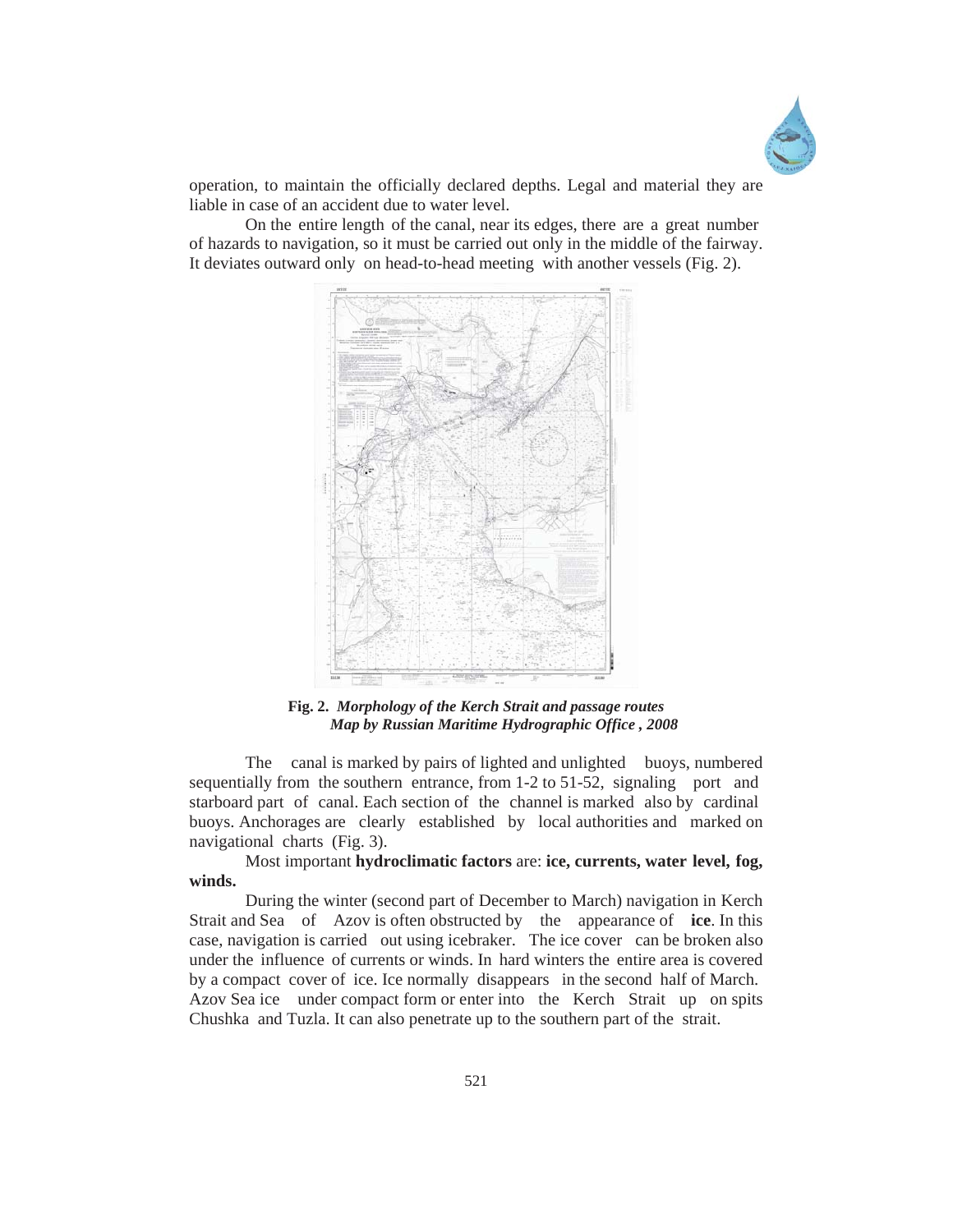

Kerch Strait **currents** are influenced by wind direction and the flow of water in the Sea of Azov. Due to the predominance of winds from the N direction, current have usually the direction S. A stream of N direction, from the Black Sea, occurs more frequently when prevailing winds from S direction. Average current speed is between 0.1 and 0.5 Kn, but in narrow places where the wind speed increases, can reach 3 Kn.

**Water level** in the strait decreases, while winds from the direction N prevailing, and increases, during strong winds from the direction S. The maximum amplitude may be about 1 m.



**Fig. 3.** *Kerch Strait – Electronic navigational chart, after Tsunamis, 2002* 

In the past, the most important impediment to coastal navigation in the Strait of Kerch was represented by **fog**. Due to the new facilities, the radar survey equipment and also the appropriate signals, this phenomenon is now greatly diminished. Fog is now a hazard only for small or fishing vessel without proper radar equipment. The frequency of fog is higher in the transitional seasons (spring, summer) and in winter times, in the morning. There is a certain connection between phenomena of the occurrence of fog and shipping accidents in the strait, but not very obvious.

 **Winds** have the entire year, a general NE-SW direction, focusing along the corridor, easy favoring navigation on south direction, preventing it from the opposite direction. SW winds occur in summer and beat normally during the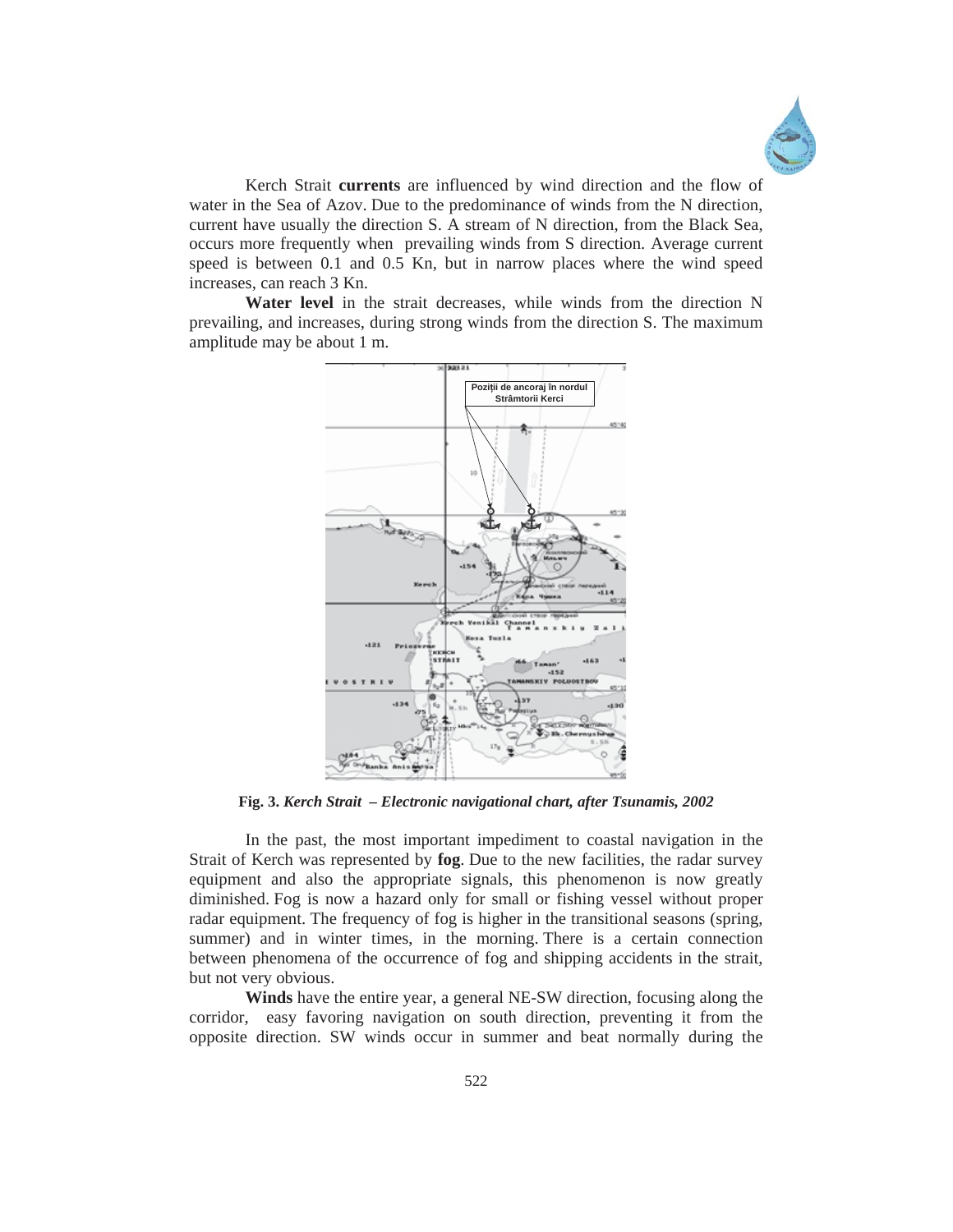

day. When lateral winds are in force, vessels must be positioned as to respect the mandatory route and fuel consumption, and attention is increasing. Small tonnage ships can strand at strong side winds, but have a little influence on large tonnage ships. Strong winds have a common NE direction in autumn and winter. They have produced over the years, many naval disasters. In the last years, the worst naval accidents in the Kerch Strait took place in November 2007, after a severe storm. These events have terrified the European Community and led to special measures for maritime safety.Studying the media of the time, I could make a complete description of the severity of accidents occurring and their adverse influence to the marine environment.

A very strong storm, with winds from the NE direction, force 8 / 9 Beaufort Scale (17-24 m / s) and sea grade six ("very agitated", with waves up to 6 meters, according to the sea scale depending on the height of the wave), caused a first disaster , on 11 November 2007 at 4.45 local time (3.45 Romania), in the Kerch Strait, where the Russian tanker "Volga-Neft 139" was torn in two, front drifting, according RiaNovosti. The tanker was carrying 4,000 tons of oil, and it was estimated that over 1300 tons of oil leaked into the Black Sea.

Shortly after the first incident, the cargo ship "Volnogrosk", loaded with 2,000 tons of sulfur, and the tanker "Volga-Neft 123" were damaged by the same storm, near the Russian port of Kavkaz, also in Kerch Strait. Crew members were rescued from the ship's lifeboat, which floated on the sea for several hours. A final assessment of the consequences of the storm of November 11, 2007, recorded a total of 13 ships damaged.

### **5. DISCUSSIONS**

Most accidents occurred in the Kerch Strait were caused by human negligence or due to unfavorable hydro-climatic conditions.

The riparian countries, must to take special measures for improvement of maritime safety and for prevention of marine pollution. In this regard it is necessary a proper regulation of traffic, improving of hydrographic assurance for navigation and hydro-meteorological information in the area.

To regulate traffic were adopted traffic separation schemes at the entrance to the north and south of the strait, anchorage areas, avoiding areas, etc. (Fig. 2,3).

For the safety of navigation, in the Kerch Strait, deck officers are required to make a permanent navigational and radio watch, for immediate notification of any changes in the operational environment. This permanent watch is made, *on the sea*, to: avoid areas with bad weather, prevent difficult situations that can find the ship in a storm, choose the best courses in relation to wind and wave direction depending of loading situation, prepare for the maneuvers of the vessel at a given time; *on station at anchor* for : timely preparation of maneuver to heave up the anchor, quickly leaving of the anchorage place, preparing the voyage to outer road or open sea; and *at the quay,* to: multiply the shore lines for the safety ; stop or restrict the loading operation, etc.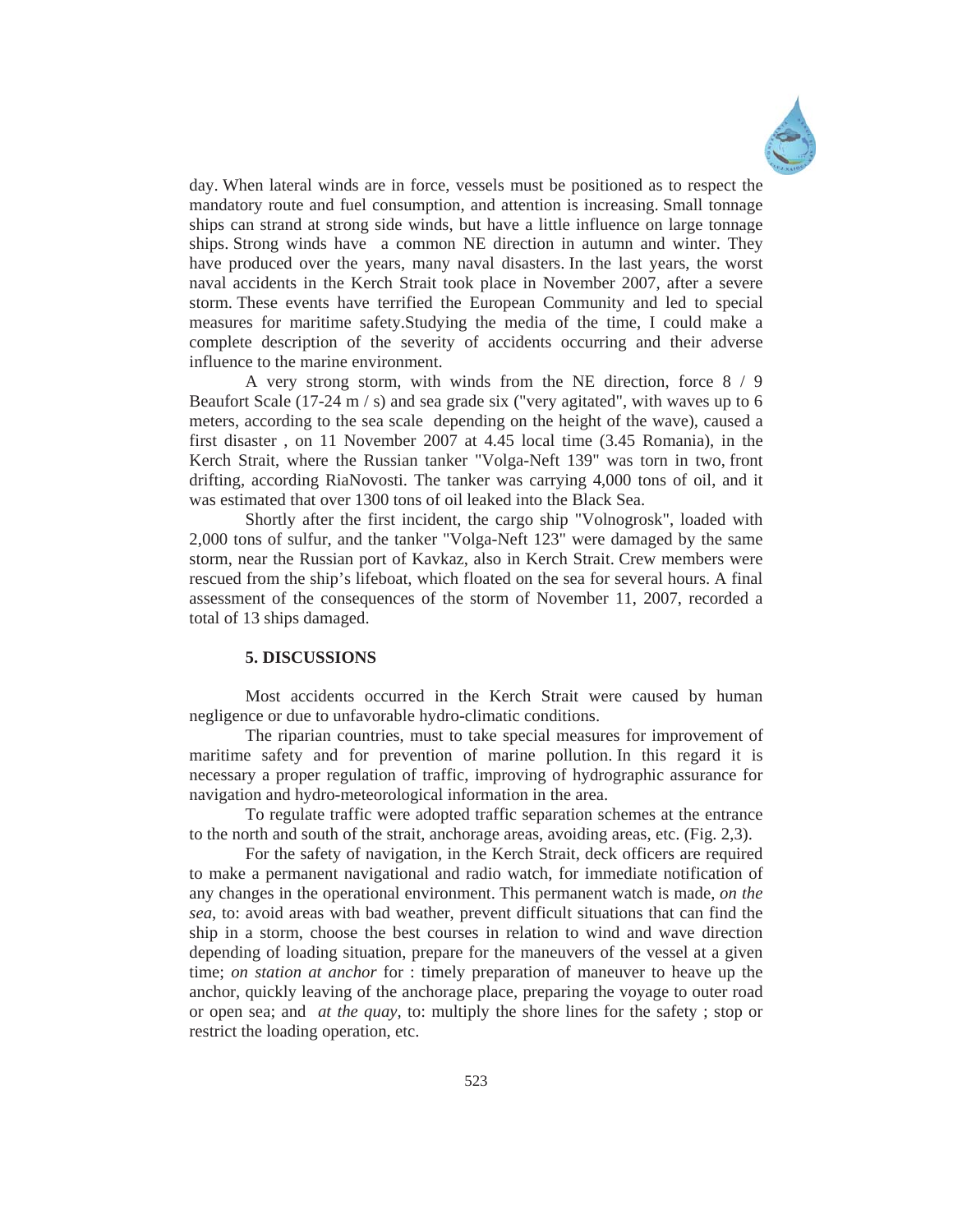

#### **6. CONCLUSIONS**

 Kerch Strait is the only link which connects the Azov Sea with Black Sea and planetary Ocean, and riparian countries (Ukraine, Russian Federation) must to use only this sealane. Due to this fact, the strait has a high strategic, economic and geopolitic importance for this countries and also for countries from south-east of the EU. Morphografical and morphometrical characteristics, climatic conditions and sea currents, are natural factors, that can positively or negatively influence the navigation through strait.

 As a result of the natural conditions (sinuous shores, low depths, many navigational hazards), and of the adverse hydro-meteo factors (surface currents, ice, fog), navigation is difficult and sometimes dangerous. For this reason, the Strait technical equipment must to be modern and efficient, and the dredging permanent. Despite of all facilities owned by the infrastructure of the strait, catastrophic accidents still happened and navigation is often interrupted because of hydro-meteorological risk phenomena.

#### **ACKNOWLEDGEMENT**

 Many information was obtained from the logs of the training merchant vessel "Albatros", owned by Naval Academy "Mircea cel Bătrân" and from the notes of the captain Marius Stefan.

Processing and interpretation of data was performed in the Laboratory of Geo-Archeology of the Faculty of Geography and Geology at the University "Alexandru Ioan Cuza", Iasi.

#### **REFERENCES**

- 1. Brătescu C. (1942), Oscilatiile de nivel ale apelor și bazinului Mării Negre, Buletinul Societății de Geografie, București, LXI: 1-112.
- 2. Gâútescu P. (1996), *Marea Neagră trăsături geografice de bază, starea actuală, preocupări de monitoring úi management,* Revista Terra, a.XXVI-XXVIII, București.
- 3. Marigny T.M. (1930), *Portulan de la Mer Noire et de la Mer d'Azov, ou description des cotes de ces deux mers a l'usage des navigateurs,* Odessa.
- 4. NASA (2004), Imagini satelitare.
- 5. Popescu I. (2002), Analyse des processus sédimentaires récents dans l'éventail profond du Danube (mer Noire), Thèse de doctorat, Université de Bretagne Occidentale, Université de Bucarest.
- 6. Romanescu Gh. (1997), *Oceanografie (Geografia oceanelor)*. Edit. Univ. "Stefan cel Mare", Suceava.
- 7. Romanescu G. (2008), Oceanografie, Editura Azimuth, Iași.
- 8. Scherbacov F.A., Korenova E.V., Zabelina E.K. (1979), *Stratigraphy of the Late-Quaternary deposits in the Black sea.* In: Late-Quaternary history and sedimentogenesis in marginal and inland seas, Nauka Press, Moscow.
- 9. Tsunamis (2002), *Hărți electronice de navigație*,